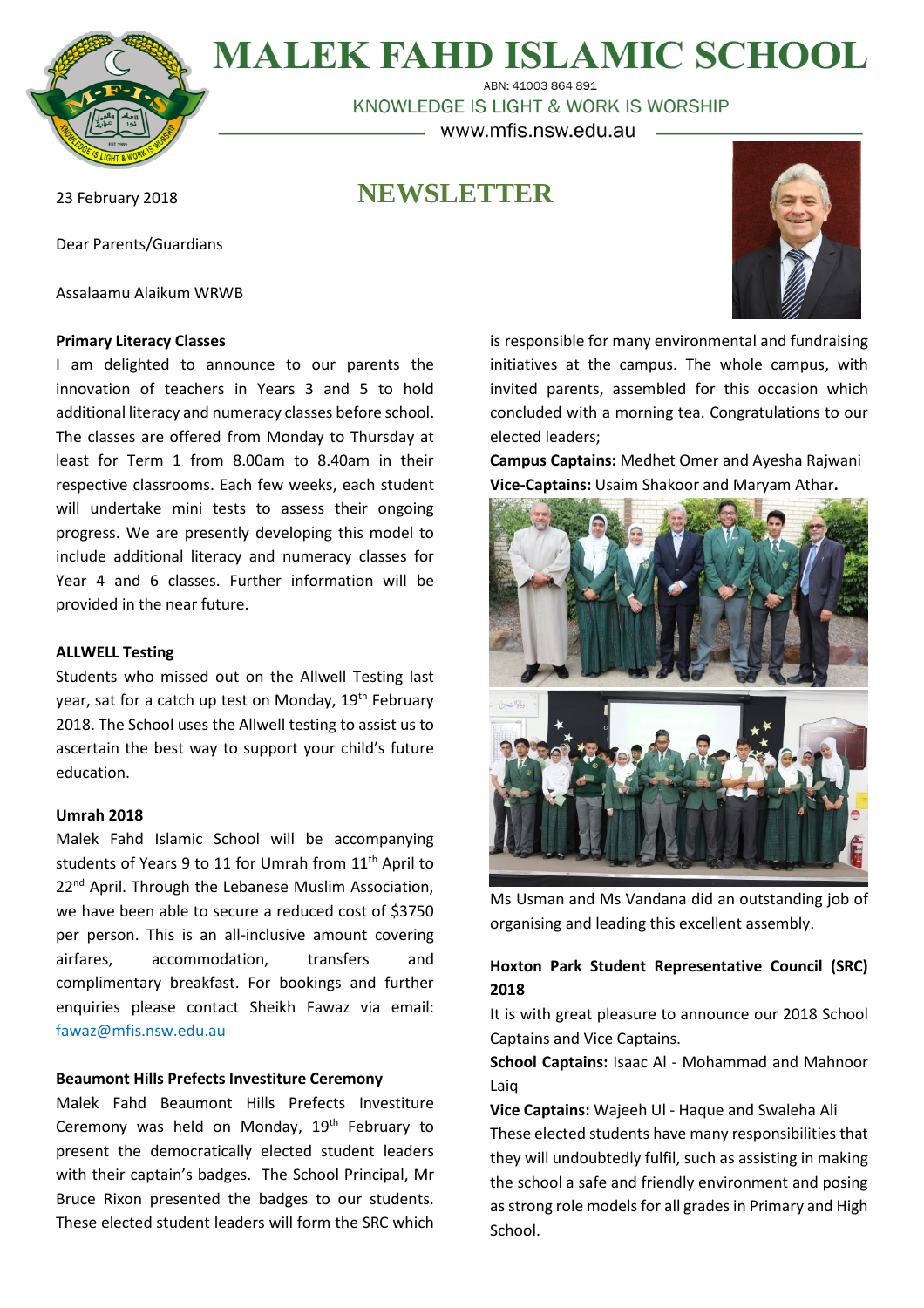

## **Greenacre Primary Student Representative Council (SRC) 2018**

Congratulations to the elected Year 6 Captains, Vice Captains and Prefects for 2018. The elected students will surely do a brilliant job in ensuring they represent Malek Fahd Islamic School in a sensible and professional manner.

Following are the Student Representatives of 2018; **Campus Captains:** Ayman Chami and Hayam Chami **Vice-Captains:** Ibrahim Badreddine and Layla Akra **Prefects:** Adeeb Saddiq, Zayd El Mir, Omar Thornton, Mohammad Aayan, Ishya Ibrahim, Kawthar Issa, Samiha Fatima and Nasreen Saddik.



## **Annual Academic Awards Ceremonies**

The Muslim Year 12 Academic Awards Presentations will be held on 11<sup>th</sup> March (hosted by Human Appeal) and  $17<sup>th</sup>$  March (hosted by Bayt Al Zakat). This is a special ceremony where students with an ATAR of 90 or more are invited to attend. They will be presented with a certificate and a valuable gift. Twenty of our students will receive awards and it is important that they attend this prestigious event.

## **Dental Care at Hoxton Park**

To support the dental health of our students, Aussie Mobile Dental Clinics, in conjunction with National Dental Care, will be offering free dental screenings to students at our Hoxton Park Campus for K-10 students on Monday, 19<sup>th</sup> March 2018.

This service is provided under the Child Dental Benefits Scheme of the Australian Government. If you are eligible and would like your child to undertake a free dental screening at the school, please sign and return the consent form to the class teacher by Friday,  $9^\text{th}$ March 2018. The Dental Clinic has offered to donate significant funds for the purchase of much needed sporting equipment for this Campus.

## **Gala Day**

The ISD Basketball Gala, which took place on Wednesday, 21<sup>st</sup> of February at Bankstown Basketball Centre, involved elected Year 10 and 11 students from Malek Fahd as well as ten other Private Schools undergoing four 18-minute basketball matches against each other.

The day started with a light introduction to the game and its rulings and ended with cheerful yet tired students. The Malek Fahd students' goal was to have as much fun as possible and make the School proud. Throughout the day a lot of running, passing, shooting of goals and shouts of encouragement occurred with everyone getting through their designated matches. Overall, the matches were very competitive with everyone aiming to do their best and come out with a win. All students that attended displayed excellent sportsmanship. The boys under 15's team did particularly well winning all but one game.



We would like to thank Ms Mitchell and Mr Merhi for accompanying us on this event and supporting us throughout as well as Mr Rixon who surprised us with